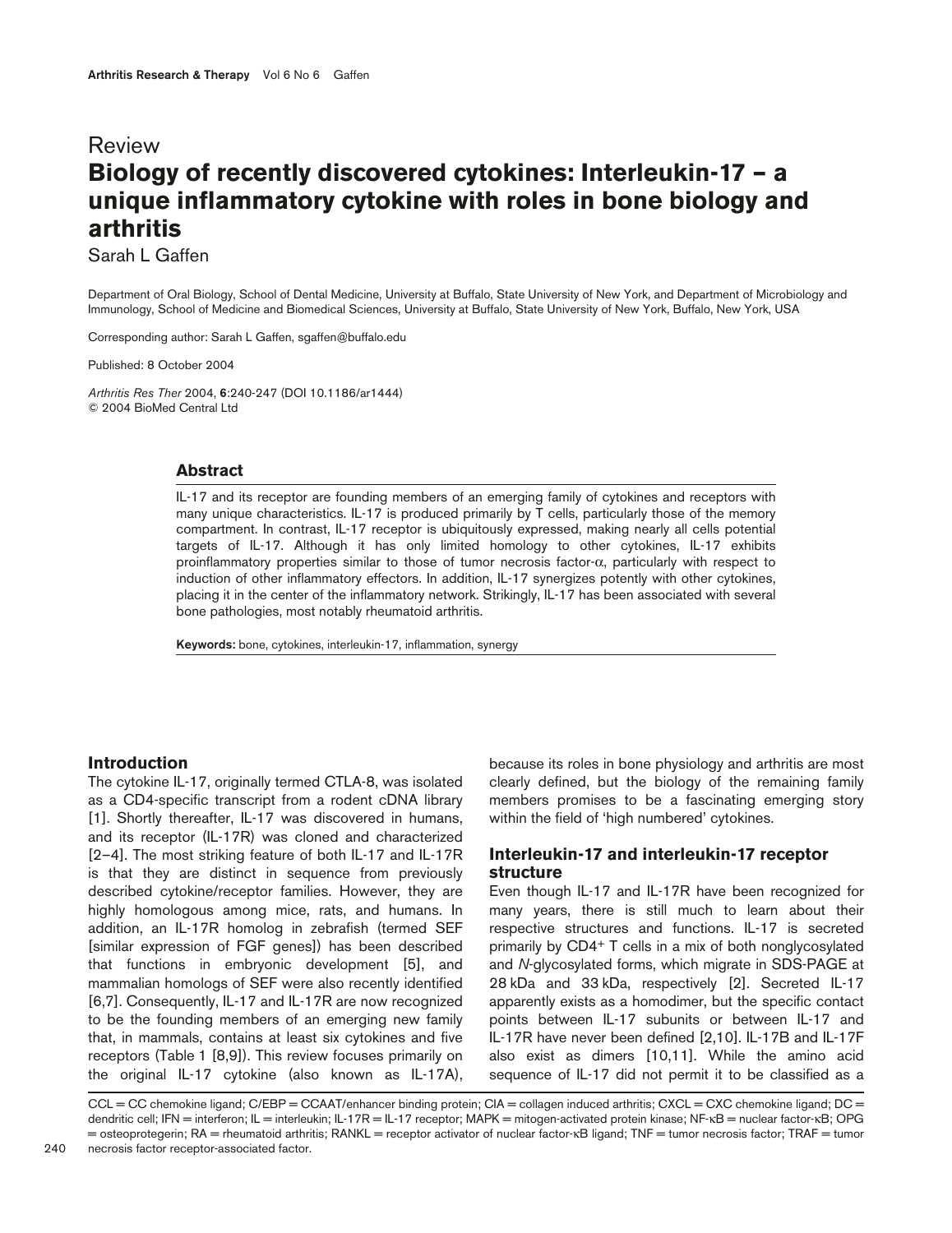| The IL-17 superfamily: cellular sources, receptors, and major functions |                |                                       |                                              |                                                                              |
|-------------------------------------------------------------------------|----------------|---------------------------------------|----------------------------------------------|------------------------------------------------------------------------------|
| Cytokine                                                                | Other names    | Cellular source                       | Receptor                                     | Major functions                                                              |
| $IL-17$                                                                 | IL-17A, CTLA-8 | T cells (memory)                      | $IL-17R$<br>(also known as, IL-17AR)         | Inflammation, neutrophil recruitment,<br>cytokine secretion, bone metabolism |
| $IL-17B$                                                                |                | Multiple organs                       | $IL-17BR$<br>(also known as, IL-17Rh1/Evi27) | Cytokine secretion, inflammation                                             |
| $IL-17C$                                                                |                | Unknown                               | Unknown                                      | Regulation of Th1 cytokines                                                  |
| $IL-17D$                                                                | $IL-27$        | Multiple organs                       | Unknown                                      | Cytokine secretion                                                           |
| $IL-17E$                                                                | $IL-25$        | Th <sub>2</sub>                       | $IL-17BR$<br>(also known as, IL-17Rh1/Evi27) | Regulation of Th <sub>2</sub> cytokines                                      |
| $IL-17F$                                                                | $ML-1$         | CD4+T cells and<br>monocytes          | IL-17R?                                      | Angiogenesis, cytokine secretion,<br>regulation of Th1 cytokines             |
| HVS <sub>13</sub>                                                       | $vIL-17$       | Herpesvirus saimiri<br>infected cells | $IL-17R?$                                    | Unknown (not required for cellular<br>transformation)                        |

References and further information on this family can be found in the report by Moseley and coworkers [24]. CTLA, cytotoxic T-lymphocyte associated antigen; IL, interleukin; IL-17R, interleukin-17 receptor; Th, T-helper.

member of any known cytokine families, X-ray crystallographic studies of IL-17F – its closest homolog – have been performed. Interestingly, the three-dimensional structure of IL-17F takes on a 'cystine knot fold', and hence resembles the neurotrophin family of growth factors, the canonical member of which is nerve growth factor [10].

The IL-17R is also particularly interesting because of its unique primary structure. It contains a single transmembrane domain and has an unusually large cytoplasmic tail [4,12]. This receptor is expressed in most cell types. One exception is in naïve T cells in mice, which do not bind IL-17 detectably (Dong C, personal communication). However, several mouse and human T cell lines do contain detectable mRNA encoding IL-17R, and so this receptor may be present in at least low levels in T cells (Gaffen SL, unpublished data) [12]. As a result of its ubiquitous expression, nearly all cells are potential targets of this cytokine, but it is still unclear which cells *in vivo* are the most physiologically relevant targets. Most studies to date have been performed in cells of fibroblast/osteoblast or epithelial origin, because these appear to be particularly responsive to IL-17. Although there was originally thought to be a unique cytokine–receptor relationship between IL-17 and IL-17R, more recent studies indicate that IL-17F binds, albeit weakly, to IL-17R [10]. Whereas IL-17 is composed of a homodimer of identical subunits, the configuration and stoichiometry of the receptor remain undefined. In this regard, discrepancies between IL-17 binding constants and concentrations needed to elicit biologic responses have hinted that an additional subunit might be involved in IL-17 signaling [10,12]. However, IL-17R is clearly an essential subunit, because cells from IL-17R–/– mice fail to bind to IL-17.

## **Sources, regulation, and biologic functions of interleukin-17**

IL-17 is produced almost exclusively by T lymphocytes, primarily those of the CD4<sup>+</sup> memory (CD45RO<sup>+</sup>) compartment [2,13,14]. Consequently, IL-17 does not obviously polarize to either the T-helper-1 or -2 lineages, although the literature is somewhat inconsistent in this regard [15–19]. Consistent with its production by memory cells, several recent studies have shown that IL-23, which is produced by dendritic cells (DCs) and acts mainly on memory T cells, is a potent stimulator of IL-17 secretion [20,21]. However, it should be noted that signaling through the T-cell receptor alone is sufficient to promote IL-17 production even in the absence of DCs or IL-23 (Liu X, Clements J, Gaffen S, unpublished data), and IL-23 deficient mice are still capable of producing IL-17, albeit at reduced levels [22]. In addition, IL-15 has been shown to induce IL-17 production [23].

The gene encoding human IL-17 resides on human chromosome 6, adjacent to the gene encoding IL-17F [10], whereas other IL-17 family members are located elsewhere in the genome [24]. We recently showed that a minimal regulatory promoter element exists about 250 bases upstream of the transcriptional starting point [25]. In this regard, the signaling pathways leading to IL-17 gene regulation by any of these stimuli are poorly defined, although several studies indicated that the calcineurin/ NFAT (nuclear factor of activated T cells) pathway is essential [23,25] (Liu X, Clements J, Gaffen S, unpublished data). Other studies also indicate a role for the cAMP/protein kinase A pathway, although this signal may ultimately converge on NFAT signaling [13,14,26]. Like many cytokines, IL-17 gene expression is likely to be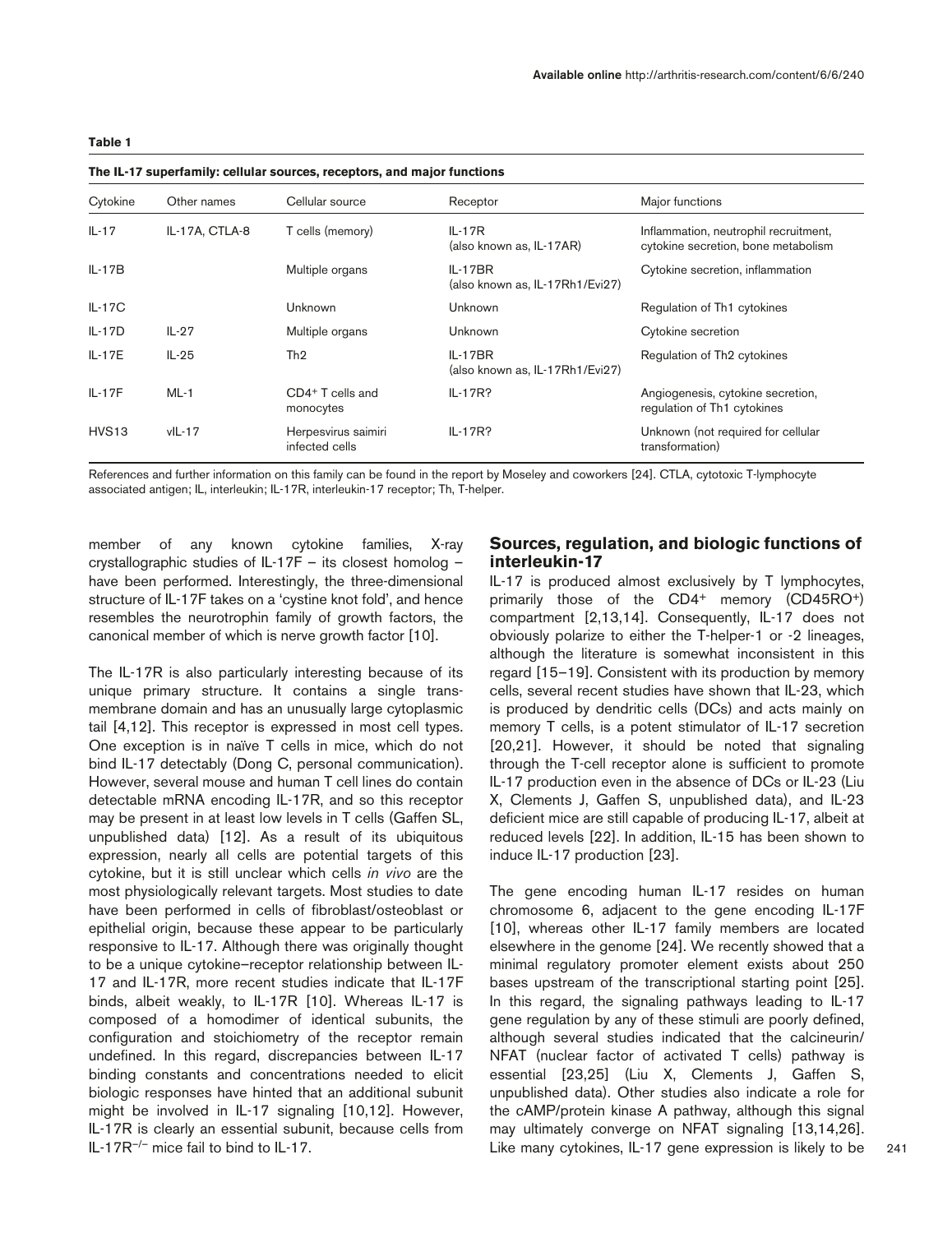at least partially controlled at the level of mRNA stability, because AU-rich elements exist in the 3′-untranslated region that could target the transcript for rapid degradation [2,27,28]. Clearly, much still remains to be learned about how IL-17 expression is controlled biologically.

Functionally, IL-17 has been classified as a proinflammatory mediator, based on its ability to induce a wide array of inflammatory effectors in target cells (Fig. 1). Among these are cytokines (e.g. IL-6, tumor necrosis factor [TNF]-α, IL-1β, IFN-γ, and granulocyte colonystimulating factor), chemokines (e.g. CXC chemokine ligand [CXCL]2/MIP-2/IL-8, CXCL1/Groα/KC, CC chemokine ligand [CCL]2/MCP-1, CCL5/RANTES, and CXCL5/LIX), and other effectors (e.g. cyclo-oxygenase-2, prostaglandin  $E_2$ , nitric oxide, and intercellular adhesion molecule-1; for review [8]). Moreover, IL-17 cooperates either additively or synergistically with various inflammatory cytokines or agonists, thus placing this cytokine in the midst of a complex network that amplifies inflammation (see below). In this sense, IL-17 appears to function as an activator of the innate immune system, analogous to TNFα and IL-1β, with which it shares many target genes. However, because IL-17 is produced by T cells rather than by monocytes or other innate cells, it presumably comes into play during adaptive or memory immune responses. Consequently, the function of IL-17 may be to trigger innate immune responses shortly after a second encounter with antigen, when the memory response is activated but when concentrations of antigen are still too low to trigger a full-scale innate immune response.

#### **Interleukin-17 as a synergistic cytokine**

A prominent feature of IL-17 is its ability to synergize with other cytokines to enhance inflammation (for review [29]). In particular, IL-17 has been shown to synergize with IL-1β and TNF- $\alpha$  to drive expression of numerous inflammatory effectors [18,30–35]. IL-17 also synergizes with CD40 ligand, a TNF receptor family member, to upregulate target gene expression [36]. Similarly, IL-17 synergizes with IFN-γ to promote chemokine gene expression [37]. Microarray analysis of an osteoblast cell line examining synergy between IL-17 and TNF- $\alpha$  revealed that all genes induced by IL-17 alone were induced more potently in cooperation with TNF-α. This finding suggests that a primary function of IL-17 may be to amplify ongoing inflammatory responses [34,35].

Although the molecular mechanisms that mediate cytokine synergy are not fully understood, several have been proposed. For example, IL-17 cooperates with TNF-α or IL-1β to enhance mRNA stabilization of the CXCL1/Groα/ KC chemokine transcript in peritoneal mesothelial cells [33]. In its synergy with CD40 ligand, IL-17 upregulates expression of CD40, thus enhancing all CD40 ligand dependent responses [36]. However, this is not true of **Figure 1**



Opposing roles of IL-17 in bone turnover. IL-17 is produced by T cells (particularly memory T cells), and acts on a wide variety of target cells to trigger expression of inflammatory effectors. Most of these effectors have been shown to have an impact on bone metabolism. Those factors that promote osteoclastogenesis indirectly favor bone destruction. Conversely, chemotactic factors promote neutrophil recruitment and activation, which can exert both bone protective and bone destructive effects. G-CSF, granulocyte colony-stimulating factor; ICAM, intercellular adhesion molecule; IFN, interferon; IL, interleukin; LIX, LPS-inducible CXC chemokine; MCP, monocyte chemotactic protein; PGE<sub>2</sub>, prostaglandin E<sub>2</sub>; RANKL, receptor activator of nuclear factor-κB ligand; TNF, tumor necrosis factor.

IL-17 synergy with TNF-α, because IL-17 does not appear to enhance TNF receptor expression in osteoblasts [35]. Although IL-17 synergy with IFN-γ has been reported to occur via enhancement of the nuclear factor-κB (NF-κB) pathway [37], this is not the mechanism by which IL-17 synergizes with TNF- $\alpha$  [35]. Rather, we recently showed that IL-17 synergizes with TNF- $\alpha$  to promote IL-6 production by upregulating expression of CCAAT/ enhancer binding protein (C/EBP)δ (also known as NF-IL-6β), a member of the bZIP family of transcription factors. The conserved C/EBP site in the IL-6 proximal promoter is essential for expression of IL-6, and thus cooperative upregulation of C/EBPδ mediated by IL-17 and TNF- $\alpha$  helps in turn to enhance transcription of the IL-6 gene [35,38]. Another report suggested that p38/mitogen-activated protein kinase (MAPK) may be a target of cooperative signaling between IL-17 and TNF- $\alpha$ [39]. In addition to transcription and RNA stability, synergistic signaling may affect regulation of chromatin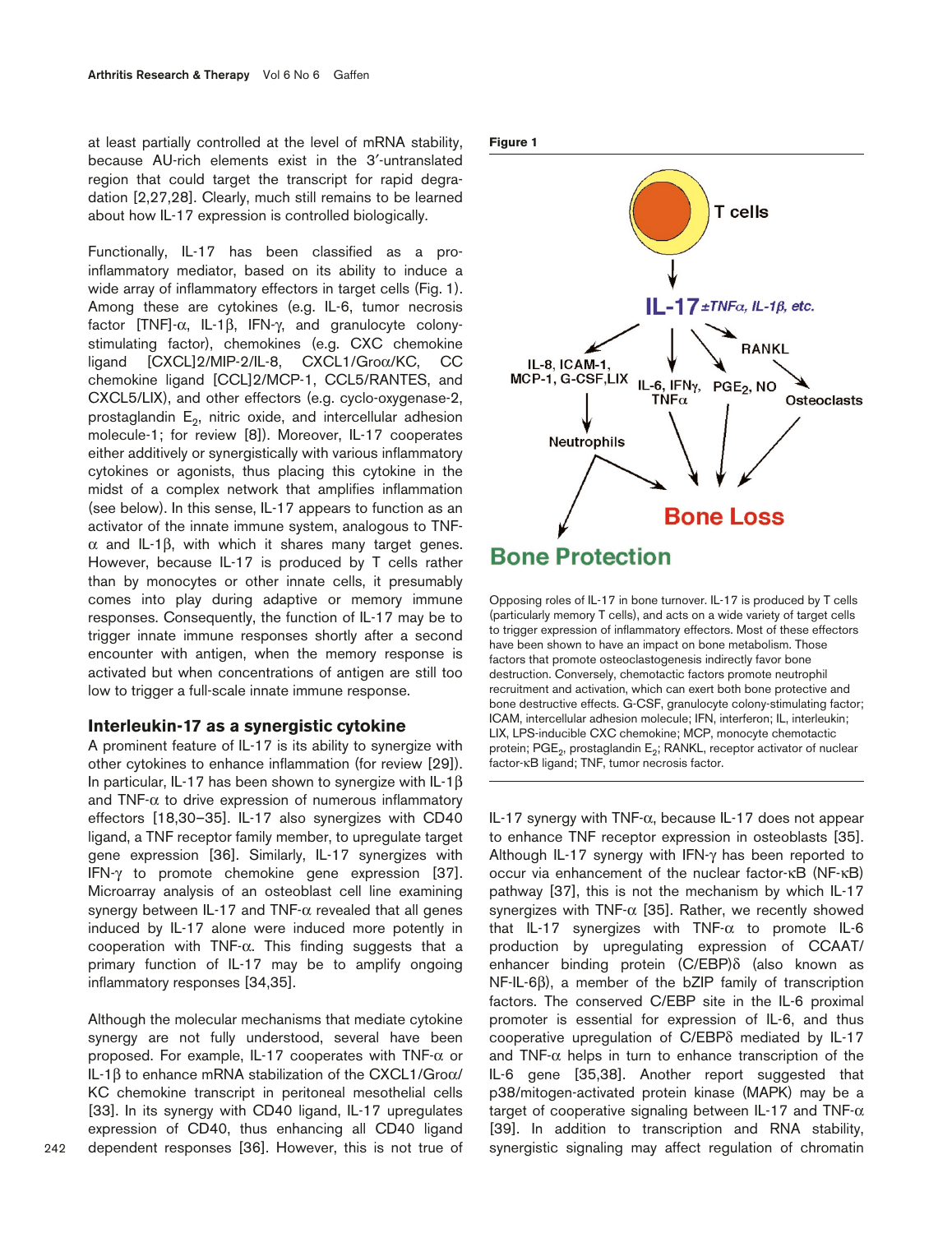remodeling, cytokine secretion, and possibly other levels of gene or protein regulation. Given the proclivity of IL-17 to function in concert with other cytokines, it will be very important to dissect the multiple mechanisms by which this cytokine promotes cooperative/synergistic signaling.

### **The immune system and bone homeostasis**

Bone undergoes a continuous cycle of remodeling that is required for its maintenance and healing, and recent advances have elucidated many of the molecular mechanisms that regulate or have an impact on this process (for review [40,41]). Two major types of cells are involved in bone remodeling. Osteoblasts, cells that are crucially involved in bone formation, are derived from mesenchymal stem cells and are closely related to fibroblasts, adipocytes, and muscle cells [42]. Osteoclasts, the cells responsible for bone degradation, are derived from hematopoietic precursors, and are thus related to macrophages and DCs [43]. In normal physiology, osteoblasts trigger the formation of osteoclasts, thus helping to maintain homeostasis in bone remodeling. Conversely, the bone resorbing activity of osteoclasts causes the release of various growth factors and bone cell mitogens that induce proliferation and differentiation of osteoblasts [40]. Importantly, a number of pathologic conditions adversely affect bone by altering the balance between osteoblast and osteoclast activity, causing localized or systemic osteoporosis (or, less frequently, osteopetrosis) [41,44]. Such conditions may have severe medical and economic consequences. For example, it is estimated that as many as 15% of adults suffer from periodontal disease severe enough to cause tooth loss, and the acute crippling in advanced rheumatoid arthritis (RA) can have devastating consequences for the quality of life of its victims. Therefore, it is paramount to understand the network of factors that control bone homeostasis, in order to develop optimal avenues of intervention and treatment in diseases that involve bone loss.

Recent discoveries have significantly advanced our understanding of the molecular basis for bone turnover (for review [41,45]). At a molecular level, osteoblasts express a receptor called RANKL (receptor activator of NF-κB ligand; also termed osteoprotegerin [OPG] ligand). RANKL is a member of the TNF receptor superfamily and is central in controlling osteoclastogenesis, and hence bone degradation [46,47]. RANKL acts by engaging its counter-receptor RANK (receptor activator of NF-κB) on osteoclast precursors, thereby triggering their maturation and activation in conjunction with signals from the growth factor macrophage colony-stimulating factor [48]. The interaction between RANK and RANKL can be further modulated by a soluble 'decoy' receptor called OPG, which also binds to RANK but does not induce osteoclastogenesis [49]. The relative balance between OPG and RANKL dictates the magnitude of osteoclastogenesis.

For many years it has been recognized that the immune system exerts a profound effect on bone cell activity, explaining why infectious diseases such as periodontal disease or autoimmune diseases such as RA are associated with bone destruction (for review [50]). In particular, both T cells and inflammatory cytokines have been implicated in this process. Interestingly, activated T cells inducibly express RANKL, and can thus bypass osteoblasts in triggering osteoclastogenesis, ultimately tipping the balance in favor of bone destruction [51]. Inflammatory cytokines such as TNF-α or IL-1β (and IL-17; see below) act on osteoblasts to upregulate RANKL, either directly or indirectly through the production of other cytokines/chemokines [52]. Clinical strategies to block cytokines such as TNF-α and IL-1β have been quite effective in treating RA, and efforts are underway to influence the RANK–RANKL axis directly through the therapeutic use of OPG [45,53].

## **Evidence for a role of interleukin-17 in bone and arthritis**

A number of studies have implicated IL-17 in bone metabolism. Most prominently, IL-17 is found at significantly elevated levels in the synovial fluid of patients with RA, and is present in osteoarthritic joints as well [54]. IL-17 has also been found in patients with relatively severe periodontitis, where it could potentially contribute to bone destruction [55]. In addition, IL-17 exerts many of its effects on bone cells in culture [54,56], including induction of both membrane-bound and soluble RANKL in primary mouse osteoblast/stromal cell cultures [52]. IL-17 is strongly implicated in several mouse models of RA. Enhancement of RANKL following IL-17 stimulation was not observed in several osteoblast or stromal cell lines, including MC3T3-E1 or ST-2 cells (Kirkwood KL, personal communication). However, *in vivo* bone erosion mediated by over-expression of IL-17 has been shown to occur through alterations in the RANKL/OPG ratio [57]. Furthermore, IL-17 knockout mice are highly resistant to collagen induced arthritis (CIA) [58], and blocking IL-17 reduces inflammatory symptoms and bone loss in mice with CIA [59,60]. Conversely, excess IL-17, as provided by adenovirus-mediated gene vectors, exacerbates disease [61–64]. Remarkably, mice deficient in the T cell costimulatory molecule ICOS (inducible co-stimulator) are also profoundly resistant to CIA, and the only cytokine deficiency detected in these mice was a reduction in IL-17 [65].

It is also striking that most IL-17-induced factors tend to be bone resorptive in nature (Fig. 1; for review [66]). For example, IL-6 has been shown to be a contributing factor to estrogen mediated bone loss [67] as well as bone loss due to periodontal disease [68]. Similarly, CXCL8/IL-8, prostaglandin  $E<sub>2</sub>$ , and nitric oxide have all been implicated in the pathogenesis of periodontitis [69]. However, the role played by neutrophils in bone turnover is more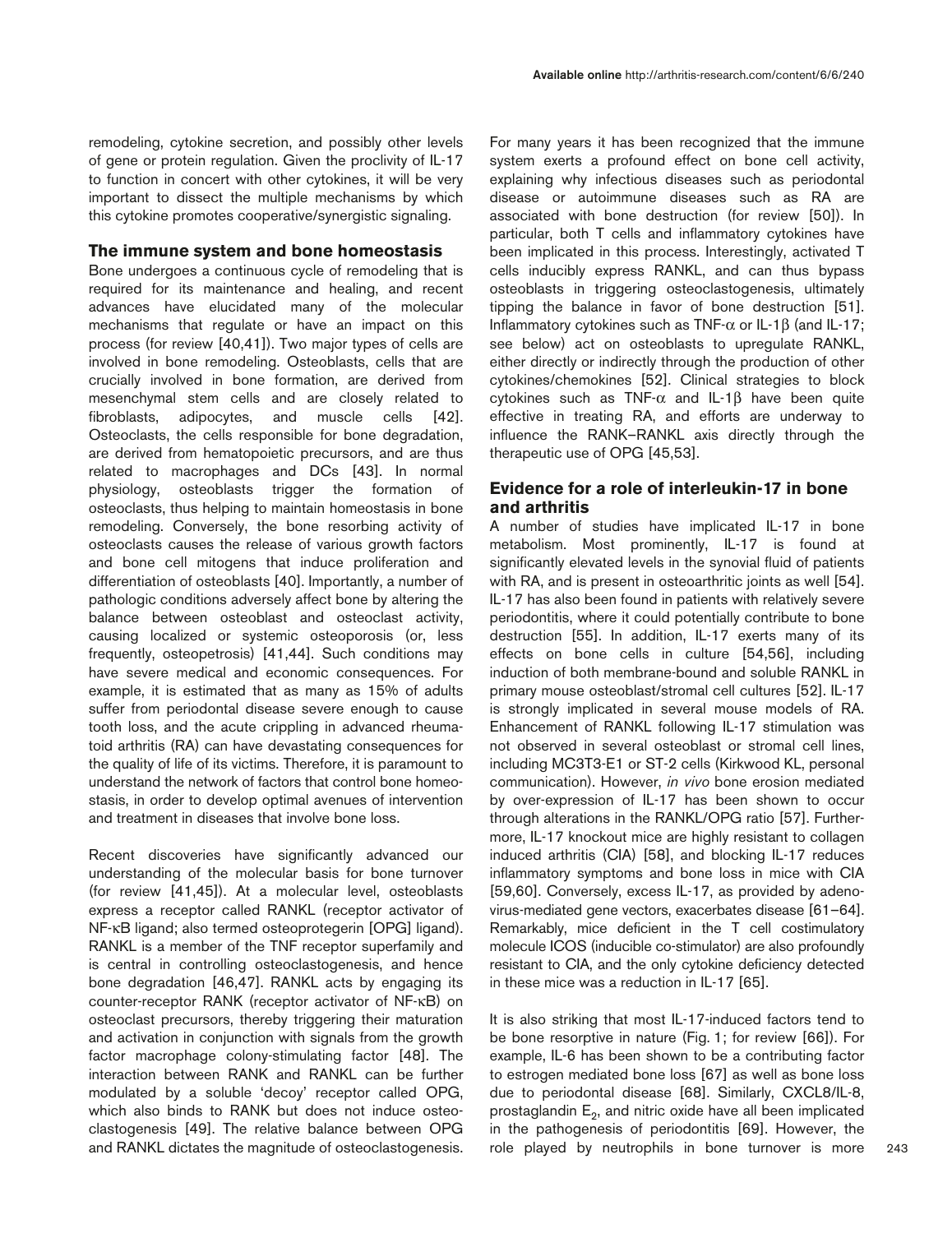complex. During chronic inflammation, neutrophils are thought to contribute to bone destruction. However, neutrophils are generally considered to be bone protective in the context of periodontal disease-induced bone loss (for review [70,71]). IL-17 is a potent activator of neutrophil recruitment and activation, due in large part to its ability to promote chemokine secretion. Thus, IL-17 could potentially play a positive role in situations where neutrophil activity is bone protective.

In summary, IL-17 clearly has an impact on bone metabolism, and in the context of arthritis it appears to be a bone destructive cytokine.

## **Interleukin-17 in other diseases**

IL-17 has been implicated in numerous other disease settings. Intriguingly, IL-17 is highly homologous to an open reading frame found in the T cell tropic Herpesvirus saimiri, although its physiologic significance within the context of this virus remains unknown [12,72]. However, addition of the gene encoding murine IL-17 into the vaccinia virus enhanced its virulence significantly, suggesting a possible pathogenic role for this cytokine in viral infections [73]. The role played by IL-17 in tumorigenesis is complex. IL-17 was shown to promote growth and tumorigenicity of human cervical tumors in athymic (nude) mice [74]. In contrast, IL-17 also inhibited the growth of hematopoietic tumors in immunocompetent but not nude mice [75]. IL-17 has also been found at elevated levels in the context of bacterial infections, such as periodontitis [55] and *Helicobacter pylori* infections [76]. Finally, IL-17 plays an important role in immune responses in the lung. Specifically, IL-17R–/– mice are highly susceptible to lung airway infections due to a failure to recruit neutrophils [77]. Human bronchial epithelial cells induce chemokines following IL-17 stimulation, and local administration of IL-17 in mouse lung tissue causes neutrophil recruitment and increases in elastase and myeloperoxidase activities (for review [78,79]). Finally, data from  $IL-17<sup>-/-</sup>$  and  $IL-17R<sup>-/-</sup>$  mice indicate that this cytokine is also involved in a variety of other T cell dependent events. For example, delayed type hypersensitivity and contact hypersensitivity responses are severely impaired in IL-17<sup>-/-</sup> mice [80]. Interestingly, attempts to over-express IL-17 transgenically have not been successful, perhaps because of a generalized inflammation that is lethal to developing embryos [81]. Thus, IL-17 is important for numerous immune functions related to regulation of inflammation, and can play both pathogenic and protective roles *in vivo*.

# **Interleukin-17 and interleukin-17 receptor signaling**

The signaling mechanisms used by IL-17 to regulate its downstream targets are surprisingly poorly defined. As indicated above, the IL-17R is the founding member of a new subclass of cytokine receptors that do not bear

homology to type I or II cytokine receptors, TNF receptors, or other receptor families [12,82]. Because so little is known about signaling pathways induced by this class of receptor, few predictions can be made based its primary amino acid structure.

Recently, however, it was suggested that IL-17 receptors may contain a putative TIR (Toll/IL-1 receptor) domain in the intracellular region [7], and the IL-17R tail also contains at least two putative TNF receptor-associated factor (TRAF)-binding domains (Gaffen SL, unpublished observations) [83]. Although early reports suggested that IL-17 activates the transcription factor NF-κB [12], careful comparisons show that NF-κB induction is generally quite modest as compared with that triggered by TNF- $\alpha$  or Tolllike receptor agonists [35]. Other signaling pathways implicated in IL-17 signaling include the MAPK, protein kinase A and JAK/STAT (Janus kinase/signal transducer and activator of transcription) pathways (for review [8]). However, only in a few cases have these pathways been linked to specific signaling outcomes. One study showed convincingly that IL-17 recruits the adaptor molecule TRAF6 in murine embryonic fibroblast cells, which are among the few cell types that induce NF-κB strongly. In these cells, TRAF6 lies upstream of signaling leading to IL-6 and intercellular adhesion molecule-1 expression [84]. Based on paradigms in the TNF and Toll-like receptors, TRAF6 probably also lies upstream of MAPK signaling, although this remains to be proven for the IL-17R [85]. In another study, the IL-17-induced MAPK pathway was linked to IL-6 gene expression via stabilization of IL-6 mRNA [39]. Similarly, IL-17 alone mediates cyclooxygenase-2 mRNA stability in a p38-MAPK dependent manner [86]. To date, no detailed mutagenesis studies of IL-17R have been performed, and so regions of the receptor required for activation of various signaling pathways have not yet been determined.

#### **Conclusion**

IL-17 is the prototypical member of a fascinating new family of cytokines. Although it is clear that IL-17 is proinflammatory in nature, its physiologic significance is only just beginning to be elucidated. The unique structure of IL-17 and its receptor hint at exciting new discoveries in the area of signal transduction as well as potential therapeutic intervention strategies. With respect to

This article is the second in a review series on *Biology of recently discovered cytokines* edited by John O'Shea

Other articles in the series can be found at http://arthritis-research.com/articles/ review-series.asp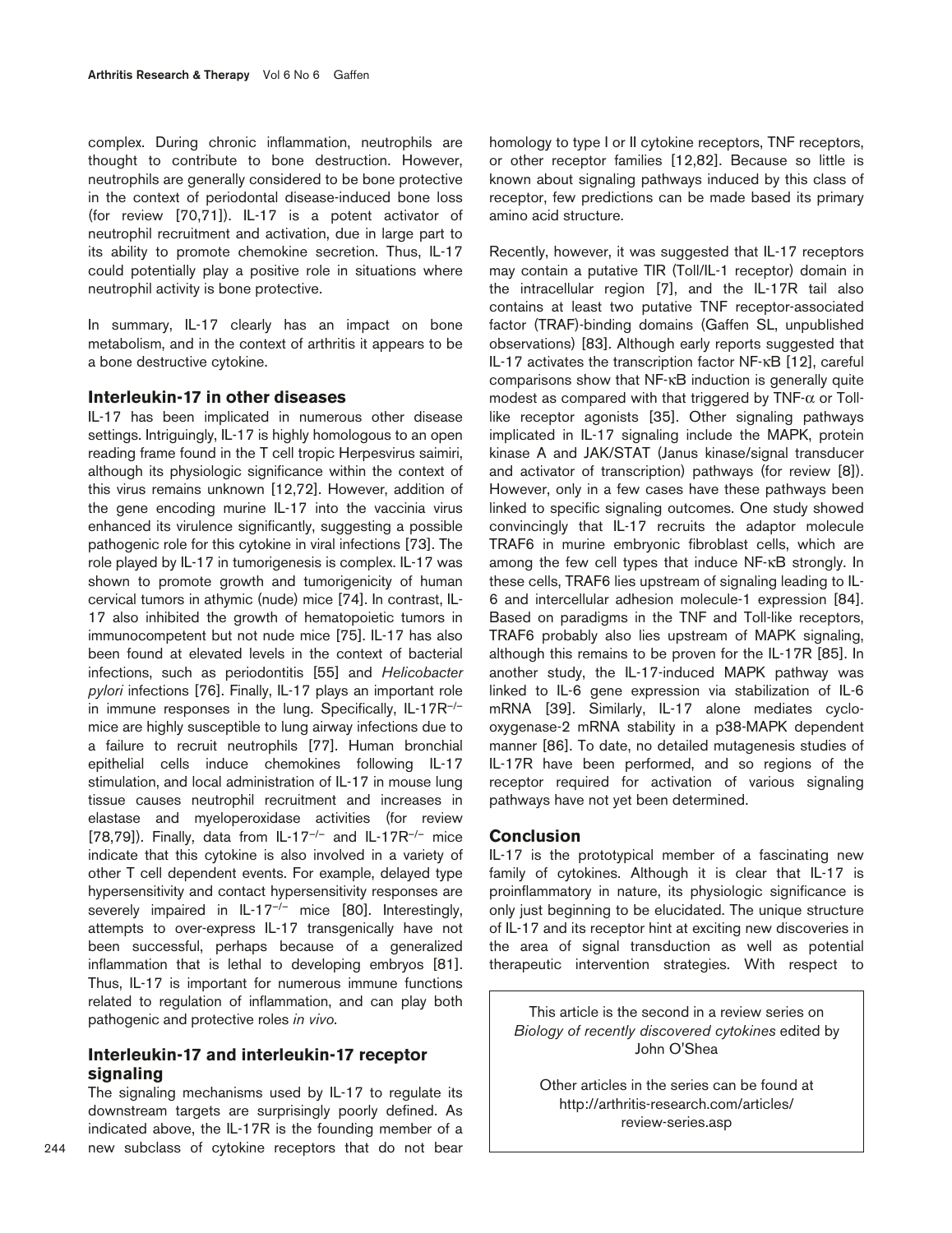arthritis, IL-17 appears to be largely pathogenic. However, findings in IL-17 and IL-17R knockout mice indicate a nonredundant role for this cytokine in regulating host immunity to infection. Future work on the IL-17 family will no doubt yield many surprises, and will probably establish new paradigms for cytokine biology.

#### **Competing interests**

The author has received travel reimbursement and an honorarium from Amgen Corporation, Seattle, WA, USA.

#### **Acknowledgments**

We thank Drs Austin Gurney (Genentech, South San Francisco, CA, USA) and Joel Tocker (Amgen Corporation, Seattle, WA, USA) for helpful suggestions. We also thank Drs Chen Dong (University of Washington, Seattle, WA, USA) and KL Kirkwood (University of Michigan, Ann Arbor, MI, USA) for sharing unpublished information.

This work was supported by the US National Institutes of Health (AI49329) and the Arthritis Foundation.

#### **References**

- 1. Rouvier E, Luciani M-F, Mattei M-G, Denizot F, Golstein P: **CTLA-8, cloned from an activated T cell, bearing AU-rich messenger RNA instability sequences, and homologous to a Herpesvirus Saimiri gene.** *J Immunol* 1993, **150:**5445-5456.
- 2. Fossiez F, Djossou O, Chomarat P, Flores-Romo L, Ait-Yahia S, Maat C, Pin J-J, Garrone P, Garcia E, Saeland S, *et al*.: **T cell interleukin-17 induces stromal cells to produce proinflammatory and hematopoietic cytokines.** *J Exp Med* 1996, **183:**2593- 2603.
- 3. Yao Z, Painter SL, Fanslow WC, Ulrich D, Macduff BM, Spriggs MK, Armitage RJ: **Cutting Edge: Human IL-17: A novel cytokine derived from T cells.** *J Immunol* 1995, **155:**5483-5486.
- Yao Z, Spriggs MK, Derry JMJ, Strockbine L, Park LS, VandenBos T, Zappone J, Painter SL, Armitage RJ: **Molecular characterization of the human interleukin-17 receptor.** *Cytokine* 1997, **9:** 794-800.
- 5. Tsang M, Friesel R, Kudoh T, Dawid IB: **Identification of Sef, a novel modulator of FGF signalling.** *Nat Cell Biol* 2002, **4:**165- 169.
- 6. Yang RB, Ng CK, Wasserman SM, Komuves LG, Gerritsen ME, Topper JN: **A novel interleukin-17 receptor-like protein identified in human umbilical vein endothelial cells antagonizes basic fibroblast growth factor-induced signaling.** *J Biol Chem* 2003, **278:**33232-33238.
- 7. Xiong S, Zhao Q, Rong Z, Huang G, Huang Y, Chen P, Zhang S, Liu L, Chang Z: **hSef inhibits PC-12 cell differentiation by interfering with Ras-mitogen-activated protein kinase MAPK signaling.** *J Biol Chem* 2003, **278:**50273-50282.
- 8. Aggarwal S, Gurney AL: **IL-17: A prototype member of an emerging cytokine family.** *J Leukoc Biol* 2002, **71:**1-8.
- 9. Eberl M: **Don't count your interleukins before they've hatched.** *Trends Immunol* 2002, **23:**341-342.
- 10. Hymowitz SG, Filvaroff EH, Yin JP, Lee J, Cai L, Risser P, Maruoka M, Mao W, Foster J, Kelley RF, *et al*.: **IL-17s adopt a cystine knot fold: structure and activity of a novel cytokine, IL-17F, and implications for receptor binding.** *EMBO J* 2001, **20:**5332- 5341.
- 11. Shi Y, Ullrich SJ, Zhang J, Connolly K, Grzegorzewski KJ, Barber MC, Wang W, Wathen K, Hodge V, Fisher CL, *et al*.: **A novel cytokine receptor-ligand pair. Identification, molecular characterization, and** *in vivo* **immunomodulatory activity.** *J Biol Chem* 2000, **275:**19167-19176.
- 12. Yao Z, Fanslow WC, Seldin MF, Rousseau A-M, Painter SL, Comeau MR, Cohen JI, Spriggs MK: **Herpesvirus Saimiri encodes a new cytokine, IL-17, which binds to a novel cytokine receptor.** *Immunity* 1995, **3:**811-821.
- 13. Shin HC, Benbernou N, Fekkar H, Esnault S, Guenounou M: **Regulation of IL-17, IFN-gamma and IL-10 in human CD8+ T cells by cyclic AMP-dependent signal transduction pathway.** *Cytokine* 1998, **10:**841-850.
- 14. Shin HC, Benbernou N, Esnault S, Guenounou M: **Expression of IL-17 in human memory CD45RO+ T lymphocytes and its regulation by protein kinase A pathway.** *Cytokine* 1999, **11:**257- 266.
- 15. Teunissen MB, Koomen CW, de Waal Malefyt R, Wierenga EA, Bos JD: **Interleukin-17 and interferon-**γ **synergize in the enhancement of proinflammatory cytokine production by human keratinocytes.** *J Invest Dermatol* 1998, **111:**645-649.
- 16. Aarvak T, Chabaud M, Miossec P, Natvig JB: **IL-17 is produced by some proinflammatory Th1/Th0 cells but not by Th2 cells.** *J Immunol* 1999, **162:**1246-1251.
- 17. Chabaud M, Page G, Miossec P: **Enhancing effect of IL-1, IL-17, and TNF-alpha on macrophage inflammatory protein-3alpha production in rheumatoid arthritis: regulation by soluble receptors and Th2 cytokines.** *J Immunol* 2001, **167:**6015-6020.
- 18. Albanesi C, Cavani A, Girolomoni G: **IL-17 is produced by nickel-specific T lymphocytes and regulates ICAM-1 expression and chemokine production in human keratinocytes: synergistic or antagonistic effects with IFN-**γ **and TNF-**α**.** *J Immunol* 1999, **162:**494-502.
- 19. Infante-Duarte C, Horton HF, Byrne MC, Kamradt T: **Microbial lipopeptides induce the production of IL-17 in Th cells.** *J Immunol* 2000, **165:**6107-6115.
- 20. Happel KI, Zheng M, Young E, Quinton LJ, Lockhart E, Ramsay AJ, Shellito JE, Schurr JR, Bagby GJ, Nelson S, *et al*.: **Cutting edge: roles of Toll-like receptor 4 and IL-23 in IL-17 expression in response to** *Klebsiella pneumoniae* **infection.** *J Immunol* 2003, **170:**4432-4436.
- 21. Aggarwal S, Ghilardi N, Xie MH, De Sauvage FJ, Gurney AL: **Interleukin 23 promotes a distinct CD4 T cell activation state characterized by the production of interleukin 17.** *J Biol Chem* 2003, **278:**1910-1914.
- 22. Ghilardi N, Kljavin N, Chen Q, Lucas S, Gurney A, de Sauvage FJ: **Compromised humoral and delayed-type hypersensitivity responses in IL-23-deficient mice.** *J Immunol* 2004, **172:**2827- 2833.
- 23. Ziolkowska M, Koc A, Luszczukiewicz G, Ksiezopolksa-Pietrzak K, Klimczak E, Chwalinska-Sadowska H, Maslinski W: **High levels of IL-17 in rheumatoid arthritis patients: IL-15 triggers** *in vitro* **IL-17 production via cyclosporin A-sensitive mechanism.** *J Immunol* 2000, **164:**2832-2838.
- 24. Moseley TA, Haudenschild DR, Rose L, Reddi AH: **Interleukin-17 family and IL-17 receptors.** *Cytokine Growth Factor Rev* 2003, **14:**155-174.
- 25. Liu X, Lin X, Gaffen SL: **Crucial role for nuclear factor of activated T cells (NFAT) in T cell receptor-mediated regulation of the human interleukin-17 gene.** *J Biol Chem* 2004, Sep 30 [Epub ahead of print]
- 26. Sheridan CM, Heist EK, Beals CR, Crabtree GR, Gardner P: **Protein kinase A negatively modulates the nuclear accumulation of NF-ATc1 by priming for subsequent phosphorylation by glycogen synthase kinase-3.** *J Biol Chem* 2002, **277:**48664-48676.
- 27. Yao Z, Timour M, Painter S, Fanslow W, Spriggs M: **Complete nucleotide sequence of the mouse CTLA8 gene.** *Gene* 1996, **168:**223-225.
- 28. Lindsten T, June CH, Ledbetter JA, Stella G, Thompson CB: **Regulation of lymphokine messenger RNA stability by a surfacemediated T-cell activation pathway.** *Science* 1989, **244:** 339-343.
- 29. Miossec P: **Interleukin-17 in rheumatoid arthritis: if T cells were to contribute to inflammation and destruction through synergy.** *Arthritis Rheum* 2003, **48:**594-601.
- 30. Laan M, Cui A-H, Hoshino H, Lötvall J, Sjöstrand M, Gruenert DC, Skoogh B-E, Lindén A: **Neutrophil recruitment by human IL-17 via C-X-C chemokine release in the airways.** *J Immunol* 1999, **162:**2347-2352.
- 31. Maertzdorf J, Osterhaus AD, Verjans GM: **IL-17 expression in human herpetic stromal keratitis: modulatory effects on chemokine production by corneal fibroblasts.** *J Immunol* 2002, **169:**5897-5903.
- 32. Van Bezooijen RL, Papapoulos SE, Lowik CW: **Effect of interleukin-17 on nitric oxide production and osteoclastic bone resorption: is there dependency on nuclear factor-kappaB and receptor activator of nuclear factor kappaB (RANK)/RANK ligand signaling?** *Bone* 2001, **28:**378-386.
- 33. Witowski J, Pawlaczyk K, Breborowicz A, Scheuren A, Kuzlan-Pawlaczyk M, Wisniewska J, Polubinska A, Friess H, Gahl GM,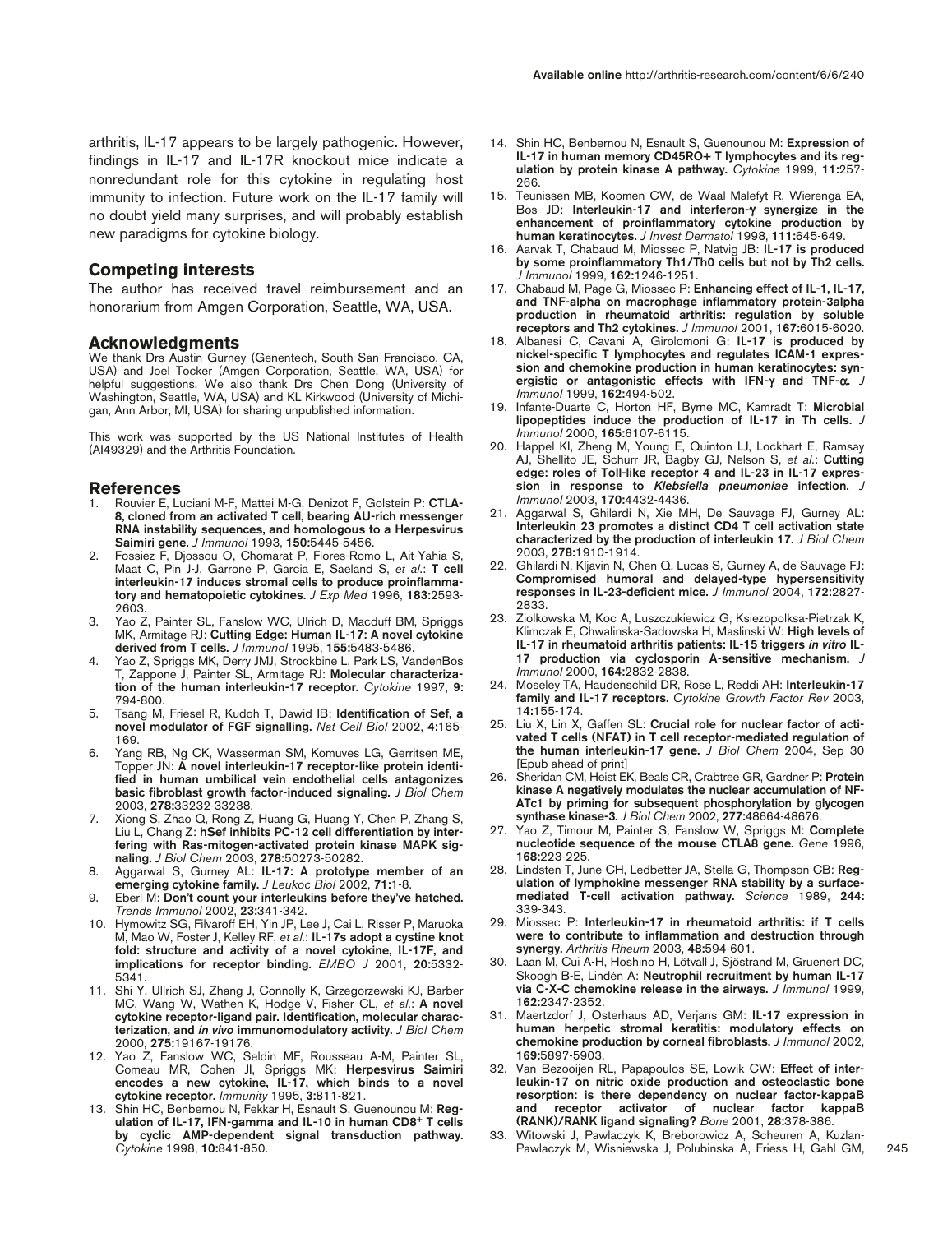Frei U, *et al*.: **IL-17 stimulates intraperitoneal neutrophil infiltration through the release of GRO alpha chemokine from mesothelial cells.** *J Immunol* 2000, **165:**5814-5821.

- 34. Ruddy MJ, Shen F, Smith J, Sharma A, Gaffen SL: **Interleukin-17 regulates expression of the CXC chemokine LIX/CXCL5 in osteoblasts: Implications for inflammation and neutrophil recruitment.** *J Leukoc Biol* 2004, **76:**135-144.
- 35. Ruddy MJ, Wong GC, Liu XK, Yamamoto H, Kasayama S, Kirkwood KL, Gaffen SL: **Functional cooperation between interleukin-17 and tumor necrosis factor-**α **is mediated by CCAAT/enhancer binding protein family members.** *J Biol Chem* 2004, **279:**2559-2567.
- 36. Woltman AM, de Haij S, Boonstra JG, Gobin SJ, Daha MR, van Kooten C: **Interleukin-17 and CD40-ligand synergistically enhance cytokine and chemokine production by renal epithelial cells.** *J Am Soc Nephrol* 2000, **11:**2044-2055.
- 37. Takaya H, Andoh A, Makino J, Shimada M, Tasaki K, Araki Y, Bamba S, Hata K, Fujiyama Y, Bamba T: **Interleukin-17 stimulates chemokine (interleukin-8 and monocyte chemoattractant protein-1) secretion in human pancreatic periacinar myofibroblasts.** *Scand J Gastroenterol* 2002, **37:**239-245.
- 38. Eickelberg O, Pansky A, Mussmann R, Bihl M, Tamm M, Hildebrand P, Perruchoud AP, Roth M: **Transforming growth factorbeta1 induces interleukin-6 expression via activating protein-1 consisting of JunD homodimers in primary human lung fibroblasts.** *J Biol Chem* 1999, **274:**12933-12938.
- 39. Tokuda H, Kanno Y, Ishisaki A, Takenaka M, Harada A, Kozawa O: **Interleukin (IL)-17 enhances tumor necrosis factor-alphastimulated IL-6 synthesis via p38 mitogen-activated protein kinase in osteoblasts.** *J Cell Biochem* 2004, **91:**1053-1061.
- 40. Baker P: **The role of immune responses in bone loss during periodontal disease.** *Microbes Infect* 2000, **2:**1181-1192.
- 41. Theill L, Boyle W, Penninger J: **RANK-L and RANK: T cells, bone loss and mammalian evolution.** *Annu Rev Immunol* 2002, **20:** 795-823.
- 42. Ducy P, Schinke T, Karsenty G: **The osteoblast: a sophisticated fibroblast under central surveillance.** *Science* 2000, **289:**1501- 1504.
- 43. Teitelbaum S: **Bone resorption by osteoclasts.** *Science* 2000, **289:**1504-1508.
- 44. Rodan GA, Martin TJ: **Therapeutic approaches to bone diseases.** *Science* 2000, **289:**1508-1514.
- 45. Nakashima T, Wada T, Penninger JM: **RANKL and RANK as novel therapeutic targets for arthritis.** *Curr Opin Rheumatol* 2003, **15:**280-287.
- 46. Lacey DL, Timms E, Tan HL, Kelley MJ, Dunstan CR, Burgess T, Elliott R, Colombero A, Elliott G, Scully S, *et al*.: **Osteoprotegerin ligand is a cytokine that regulates osteoclast differentiation and activation.** *Cell* 1998, **93:**165-176.
- 47. Kong YY, Yoshida H, Sarosi I, Tan HL, Timms E, Capparelli S, Morony S, Oliveira-dos-Santos AJ, Van G, Itie A, *et al*.: **OPGL is a key regulator of osteoclastogenesis, lymphocyte development and lymph-node organogenesis.** *Nature* 1999, **397:**315-323.
- 48. Li J, Sarosi I, Yan XQ, Morony S, Capparelli C, Tan HL, McCabe S, Elliott R, Scully S, Van G, *et al*.: **RANK is the intrinsic hematopoietic cell surface receptor that controls osteoclastogenesis and regulation of bone mass and calcium metabolism.** *Proc Natl Acad Sci USA* 2000, **97:**1566-1571.
- 49. Simonet WS, Lacey DL, Dunstan CR, Kelley M, Chang MS, Luthy R, Nguyen HQ, Wooden S, Bennett L, Boone T, *et al*.: **Osteoprotegerin: a novel secreted protein involved in the regulation of bone density.** *Cell* 1997, **89:**309-319.
- 50. Grcevic D, Katavic V, Lukic IK, Kovacic N, Lorenzo JA, Marusic A: **Cellular and molecular interactions between immune system and bone.** *Croat Med J* 2001, **42:**384-392.
- 51. Kong Y-Y, Gelge U, Sarosi H, Bolon B, Tafuri A, Morony S, Cappareli C, Li J, Elliott R, McCabe S, *et al*.: **Activated T cells regulate bone loss and joint destruction in adjuvant arthritis through osteoprotegerin ligand.** *Nature* 1999, **402:**304-309.
- 52. Nakashima T, Kobayashi Y, Yamasaki S, Kawakami A, Eguchi K, Sasaki H, Sakai H: **Protein expression and functional difference of membrane-bound and soluble receptor activator of NF-kappaB ligand: modulation of the expression by osteotropic factors and cytokines.** *Biochem Biophys Res Commun* 2000, **275:**768-775.
- 53. Choy EH, Panayi GS: **Cytokine pathways and joint inflammation in rheumatoid arthritis.** *N Engl J Med* 2001, **344:**907-916.
- 54. van Bezooijen RL, Farih-Sips HCM, Papapoulos SE, Löwik CWGM: **Interleukin-17: a new bone acting cytokine** *in vitro***.** *J Bone Miner Res* 1999, **14:**1513-1521.
- 55. Johnson RB, Wood N, Serio FG: **Interleukin-11 and IL-17 and the pathogenesis of periodontal disease.** *J Periodontol* 2004, **75:**37-43.
- 56. Chabaud M, Durand JM, Buchs N, Fossiez F, Page G, Frappart L, Miossec P: **Human interleukin 17: a T cell-derived proinflammatory cytokine produced by the rheumatoid synovium.** *Arthritis Rheum* 1999, **42:**963-970.
- 57. Lubberts E, van den Bersselaar L, Oppers-Walgreen B, Schwarzenberger P, Coenen-de Roo CJ, Kolls JK, Joosten LA, van den Berg WB: **IL-17 promotes bone erosion in murine collagen-induced arthritis through loss of the receptor activator of NF-kappa B ligand/osteoprotegerin balance.** *J Immunol* 2003, **170:**2655-2662.
- 58. Nakae S, Nambu A, Sudo K, Iwakura Y: **Suppression of immune induction of collagen-induced arthritis in IL-17-deficient mice.** *J Immunol* 2003, **171:**6173-6177.
- 59. Lubberts E, Joosten LAB, Chabaud M, van den Bersselaar L, Oppers B, Coenen-de Roo CJJ, Richards CD, Miossec P, van den Berg WB: **IL-4 gene therapy for collagen arthritis suppresses synovial IL-17 and osteoprotegerin ligand and prevents bone erosion.** *J Clin Invest* 2000, **105:**1697-1710.
- 60. Lubberts E, Koenders MI, Oppers-Walgreen B, van den Bersselaar L, Coenen-de Roo CJ, Joosten LA, van den Berg WB: **Treatment with a neutralizing anti-murine interleukin-17 antibody after the onset of collagen-induced arthritis reduces joint inflammation, cartilage destruction, and bone erosion.** *Arthritis Rheum* 2004, **50:**650-659.
- 61. Chabaud M, Lubberts E, Joosten L, van Den Berg W, Miossec P: **IL-17 derived from juxta-articular bone and synovium contributes to joint degradation in rheumatoid arthritis.** *Arthritis Res* 2001, **3:**168-177.
- 62. Lubberts E, Joosten LA, Oppers B, van den Bersselaar L, Coenen-de Roo CJ, Kolls JK, Schwarzenberger P, van de Loo FA, van den Berg WB: **IL-1-independent role of IL-17 in synovial inflammation and joint destruction during collagen-induced arthritis.** *J Immunol* 2001, **167:**1004-1013.
- 63. Lubberts E, Joosten LA, van de Loo FA, Schwarzenberger P, Kolls J, van den Berg WB: **Overexpression of IL-17 in the knee joint of collagen type II immunized mice promotes collagen arthritis and aggravates joint destruction.** *Inflamm Res* 2002, **51:** 102-104.
- 64. Lubberts E, Joosten LA, van de Loo FA, van den Gersselaar LA, van den Berg WB: **Reduction of interleukin-17-induced inhibition of chondrocyte proteoglycan synthesis in intact murine articular cartilage by interleukin-4.** *Arthritis Rheum* 2000, **43:** 1300-1306.
- 65. Nurieva RI, Treuting P, Duong J, Flavell RA, Dong C: **Inducible costimulator is essential for collagen-induced arthritis.** *J Clin Invest* 2003, **111:**701-706.
- 66. McCauley LK: **Transgenic mouse models of metabolic bone disease.** *Curr Opin Rheumatol* 2001, **13:**316-325.
- 67. Jilka RL, Hangoc G, Girasole G, Passeri G, Williams DC, Abrams JS, Boyce B, Broxmeyer H, Manolagas S: **Increased osteoclast development after estrogen loss: mediated by interleukin-6.** *Science* 1992, **257:**88-91.
- 68. Baker PJ, Dixon M, Evans RT, Dufour L, Johnson E, Roopenian DC: **CD4+ T cells and the proinflammatory cytokines gamma interferon and interleukin-6 contribute to alveolar bone loss in mice.** *Infect Immun* 1999, **67:**2804-2809.
- 69. Page R, Kornman K (editors): *Periodontology 2000*. Copenhagen: Munksgaard; 1997.
- 70. Kantarci A, Oyaizu K, Van Dyke TE: **Neutrophil-mediated tissue injury in periodontal disease pathogenesis: findings from localized aggressive periodontitis.** *J Periodontol* 2003, **74:**66-75.
- 71. Baker PJ, DuFour L, Dixon M, Roopenian DC: **Adhesion molecule deficiencies increase** *Porphyromonas gingivalis***-induced alveolar bone loss in mice.** *Infect Immun* 2000, **68:**3103-3107.
- 72. Knappe A, Hiller C, Niphuis H, Fossiez F, Thurau M, Wittmann S, Kuhn EM, Lebecque S, Banchereau J, Rosenwirth B, *et al*.: **The interleukin-17 gene of herpesvirus saimiri.** *J Virol* 1998, **72:** 5797-5801.
- 73. Patera AC, Pesnicak L, Bertin J, Cohen JI: **Interleukin 17 modulates the immune response to vaccinia virus infection.** *Virology* 2002, **299:**56-63.